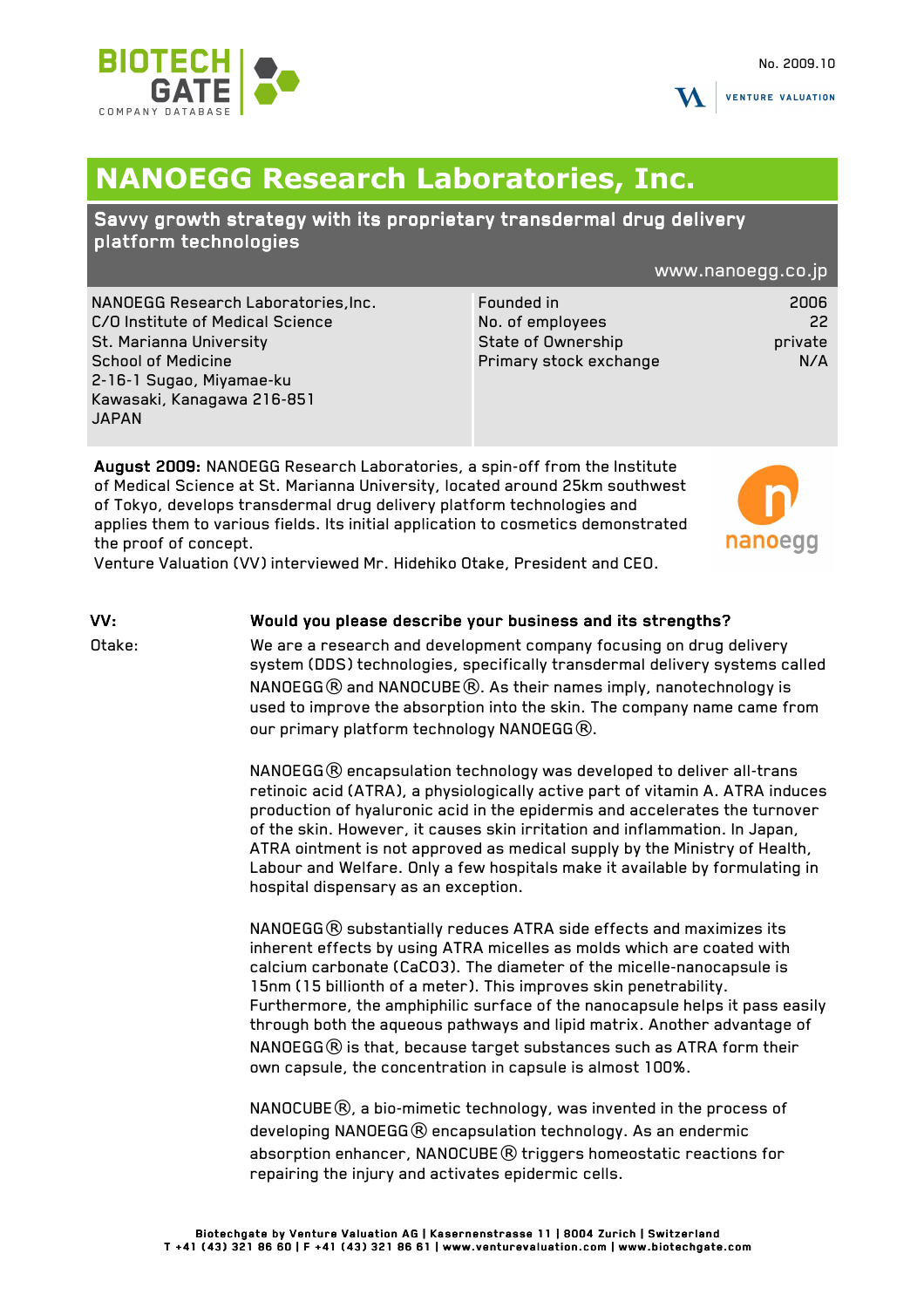



NANOCUBE $\circledR$  technology has been applied to the cosmetic field and has established the proof of concept. We successfully commercialized our cosmetic product line MARIANNA.

Our current strategy is to profit from the products applying NANOCUBE® technology and invest in developing pharmaceuticals with NANOEGG® encapsulation technology.

With regard to our strengths:

- o We proactively collaborate with different industries;
- o We are developing several projects with ten companies in pharmaceuticals, food and beverage, and cosmetics;
- o The proof of concept that NANOCUBE® has established in the cosmetic industry helps us attract potential collaboration and alliance partners;
- o We have built up our patent portfolio and continue to enhance intellectual property; and
- o Our multidisciplinary R&D staff members interact and create new ideas. Their expertise includes physics, agriculture, engineering, pharmacology, and veterinary medicine.

#### VV: What are your objectives in the future?

Otake: We are intending to go public in a few years and grow as a global company. Our business consists of three lines: cosmetics, cosmetic raw materials, and DDS applications to drug development.

> Nanoegg Administration(by dose) ( n (Spinal Cord Damage/One time admin.)



For the cosmetics, we are planning to expand distribution channels to Asian countries. Sales of cosmetic raw materials are going to be actively promoted in the U.S., Europe, Asia and South America.

In terms of DDS applications to drug development, ATRA applying NANOEGG® shows intriguing pre-clinical data for treatment of spinal cord damage (See BBB locomotor rating scale chart). We are planning to explore collaboration opportunities in the U.S. market in the near future.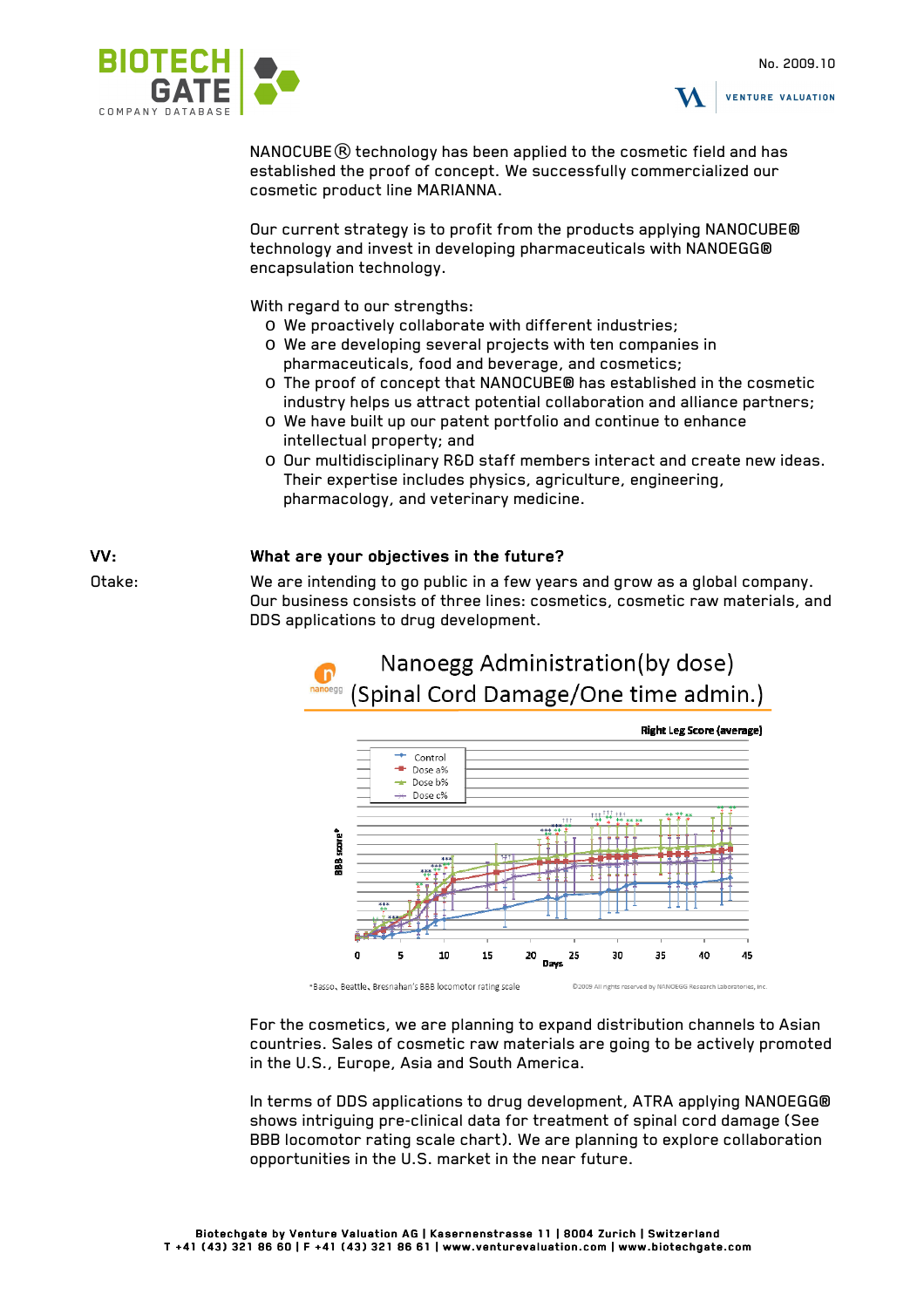



#### VV: What opportunities are you exploring?

Otake: Our business model is "NANOEGG®/NANOCUBE® *Inside*". This means that by leveraging the versatility of our two DDS platform technologies, we create applications with NANOEGG®/NANOCUBE® in various areas. (See chart)



Major advance with ATRA applying NANOEGG® technology is continuously in progress in clinical applications such as spinal cord injury and diabetes. In addition to ATRA, we are conducting studies with alpha-lipoic acid, which is named LIPOEGG®.

Recently we announced a new research project on hair restoration applying both technologies. The project will be funded by NEDO (New Energy and Industrial Technology Development Organization), a part of the Ministry of Economy, Trade and Industry.

Another clinical application is a transdermal vaccine called "paint vaccine" for infectious diseases. Once it is fully developed and approved in the future, we will volunteer to give it away to deprived children in developing countries.

### VV: How do you differentiate from your competitors and position your competitors and position your company? company?

Otake: Our direct competitors are DDS developers. However, their solutions are mostly concentrated on oral administration and injection whereas we excel in the transdermal approach.

> In terms of targeted delivery technologies in the form of micellar nanoparticles, NANOEGG® encapsulation technology uses a target substance such as ATRA to form its own capsule. Therefore, the concentration in capsule is almost 100%. The other technologies contain 30% of substance and 70% of capsule. NANOEGG® is capable of delivering the target substance more effectively.